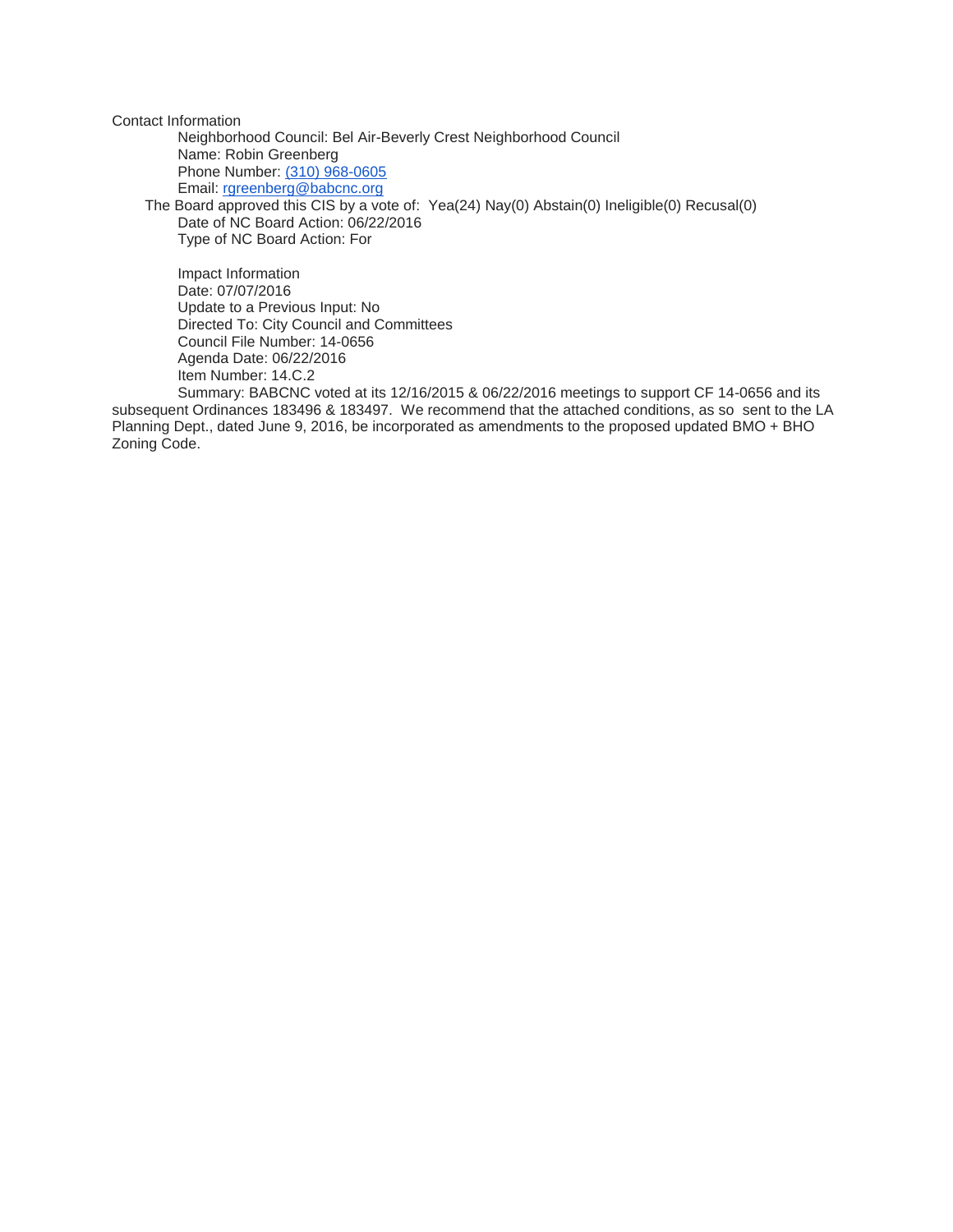

**Building A Better Community** 



Bel-Air Beverly Crest Neighborhood Council City of Los Angeles Municipal Building 1645 Corinth Avenue, Room 103-4 Los Angeles, California 90025 Office 310-479-6247 **[www.babcnc.org](http://www.babcnc.org/)**

June 10, 2016

Niall Huffman **VIA EMAIL:** City of Los Angeles Planning Department NeighborhoodConservation@lacity.org Office of Zoning Administration 200 North Spring Street, Room 720 Los Angeles, CA 90012

Re: Comments to the BMO + BHO Proposed Code Ammendments Case Number(s): CPC-2015-3484 CA CPC-2015-4197-EAF

Dear Niall Huffman,

Please be advised that the Bel Air / Beverly Crest Neighborhood Council (BABCNC), based in part on the recommendation of its Planning & Land Use Committee, voted at its December 16, 2015 meeting to recommend the following conditions to the proposed BMO + BHO Code ammendments:

# **BABCNC Proposed Revisions & Comments to pending BHO regulations :**

## **1. Grading & Hauling:**

- A. Any off-site grading and hauling of over 1,000 cubic yards, should be required to obtain a Zoning Administrator's Variance (ZAV).
- B. The "by right' off site grading and hauling in the BHO Zone should remain at 1,000 cubic yards. This equates to 200 truck trips (once up, once down). This is a very significant amount considering the sub-standard nature of many of the roads in the Hillside areas.
- C. Projects should be encouraged, possibly with a bonus in FAR, for keeping the grading on site, and utilizing balanced "cut and fill" methods to eliminate (or greatly reduce) off site hauling.
- D. The maximum amount of off-site hauling should be limited to 6,000 cubic yards in all of the BHO areas, as per the ICO issued March 2015.
- E. There should be additional trip fees placed on construction vehicles exceeding the 6,000 lbs maximum limit, currently specified for the hillside areas. These fees should go directly to a specific, dedicated DOT fund for the repair and upkeep of the roads in the hillside areas.

**OFFICERS COMMITTEES STAKEHOLDER GROUPS** Members at Large **President Executive Bel-Air Crest Master Association Bel Air District** President Executive Executive Bel-Air Crest Master Association Bel Air District<br> **Robin Greenberg** Bylaws, Rules and Elections Bel Air Ridge Association Bel Air Glen District **Robin Greenberg** Bylaws, Rules and Elections Bel Air Ridge Association Bel Air Glen District<br>
19 Vice President Planning and Land Use Benedict Canyon Association Beverly Park Estates District Benedict Canyon Association Treasurer Public Safety/Disaster Preparedness Laurel Canyon Association Beverly Park Estates District **Lonnie Mayfield** Traffic Committee **Traffic Committee Holmby Hills Homeowners Association** North of Sunset District Secretary **Residents of Beverly Glen** Faith-Based Institutions **Robert Ringler <b>Rosciation** Roscomare Valley Association Public & Private Schools Santa Monica Mountains Conservancy Commercial Areas

**Nickie Miner Casiano Education** Casiano Estates Association Franklin Cyn/Coldwater/Mulholland/Crest District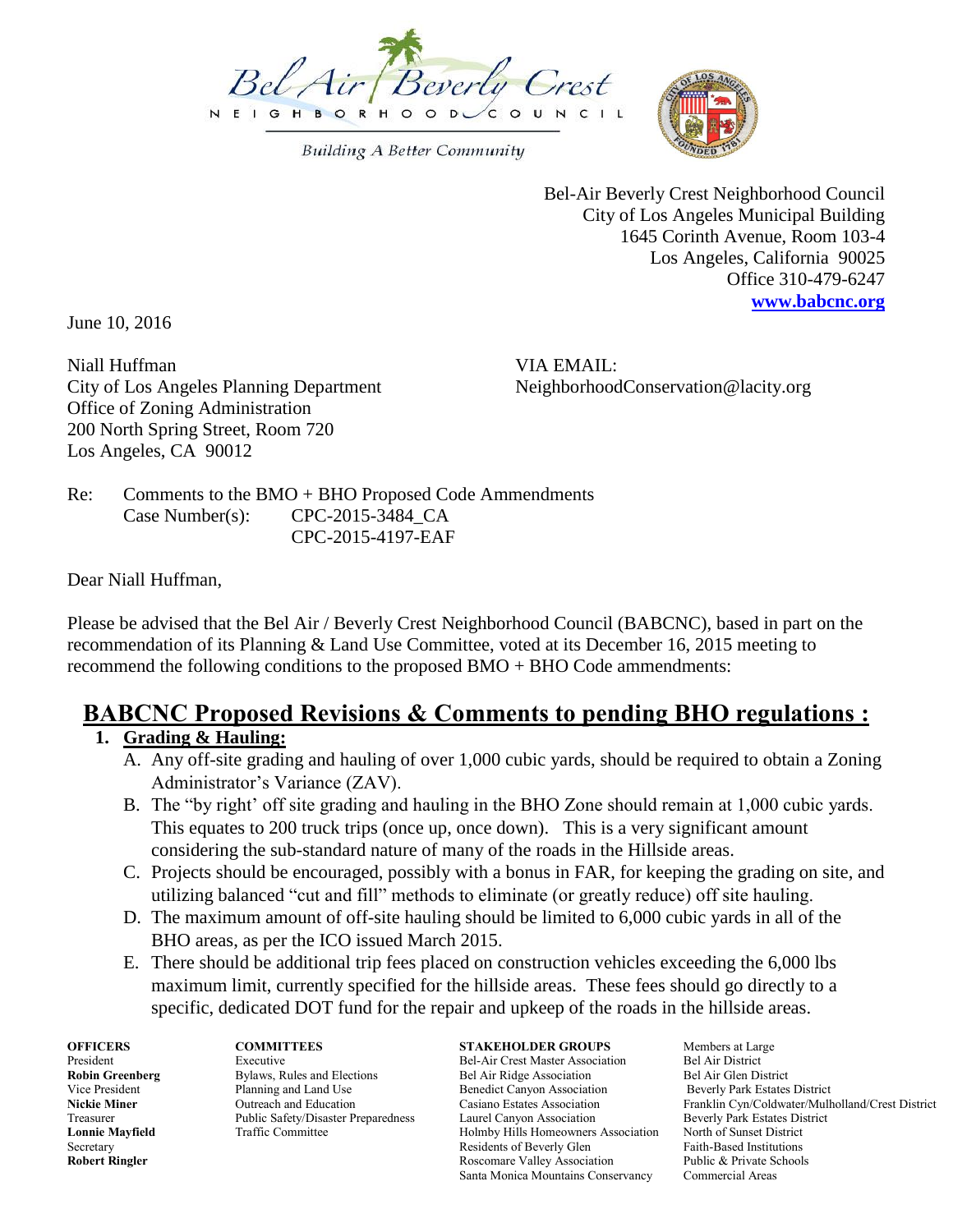- F. The definition of 'Grade' should be consistent for all projects in the hillside area, including projects consisting of a Parcel Map, and a Tentative Tract Map.
- G. The BABCNC supports the Planning Department's proposed revision that remedial grading under the footprint of the main structure of the SFD, that is to be exported shall be counted in the total amount of the grading calculation. (ie: not exempted).
- H. All estimates of grading export, including "by-right'" grading amounts, should be verified by an independent civil (grading) engineer.
- I. All projects that require a haul route, should be required to notify all residential homeowners, tenants, and residents, along the proposed haul route, a minimum of 30 days prior to the haul route hearing.

## **2. Single Family Residences: FAR, and area limitations:**

- A. All Single Family Dwellings (SFD) exceeding 20,000 s.f. should be required to obtain a Zoning Administrator's Determination, ZAD. And, require a public hearing process similar to the conditional use permit for a commercial project.
- B. Amend CEQA guidelines to trigger elevated environmental review for SFD projects greater than 20 000 sq ft. Consider impacts on air quality, erosion control, storm water quality, geotechnical stability, and traffic, both from the instant project and cumulatively considering all permits requested in an area.
- C. All new SFD, and remodels to existing SFD that exceed 50% of the original house perimeter, in the hillside area, shall be required to submit a construction staging plan prior to the issuance of a building permit.
- D. For Garages allowed in the Front Yard Setback, a minimum of a 5' setback should be required in addition to any required Street Dedication.
- E. Eliminate the authority for Charter Sec 245 motions in the city council whereby council members overrule the planning department and LADBS.
- F. Single Family Dwelling projects that are greater than 20,000 sq. ft. should be required to have a licensed General Contractor on record for the subject project.
- G. The new BMO/BHO regulations appear to eliminate the allowance of open balconies into the required front and rear setback areas. We feel this is a mistake, as balconies are a great source of providing articulation along a building façade. Please keep this section as written in the current code.
- H. The mapping of the BMO and BHO boundaries needs to be re-looked at. There are several areas in the hillside sections where one lot is listed under the BHO designation, and a lot immediately adjacent to it is designated as in the BMO area.
- I. Place additional regulations on the development of upslope lots: Most of the undeveloped hillside lots are upslope and not developed due to their inherent difficulties. Upslope hillside lots were created by cutting a road to access hillside sites, so a 20' road cut could result in a 20' vertical upslope cut. The result for upslope building means:
	- Upslope lots generally require a second retaining wall behind the house for foundation setbacks, this causes much more grading and a significant increase in construction truck trips.
	- Re-compaction on slopes greater than 2:1 is not possible, which equates to more dirt exporting, and more construction truck trips in the hillside areas, compounding the problem with narrow and poorly maintained streets.
	- Lack of room for staging materials.
	- Upslope lots have generally much more grading than a down slope lot, perhaps twice. For upslope lots, the depth of a house is usually determined by the depth of a garage therefore a